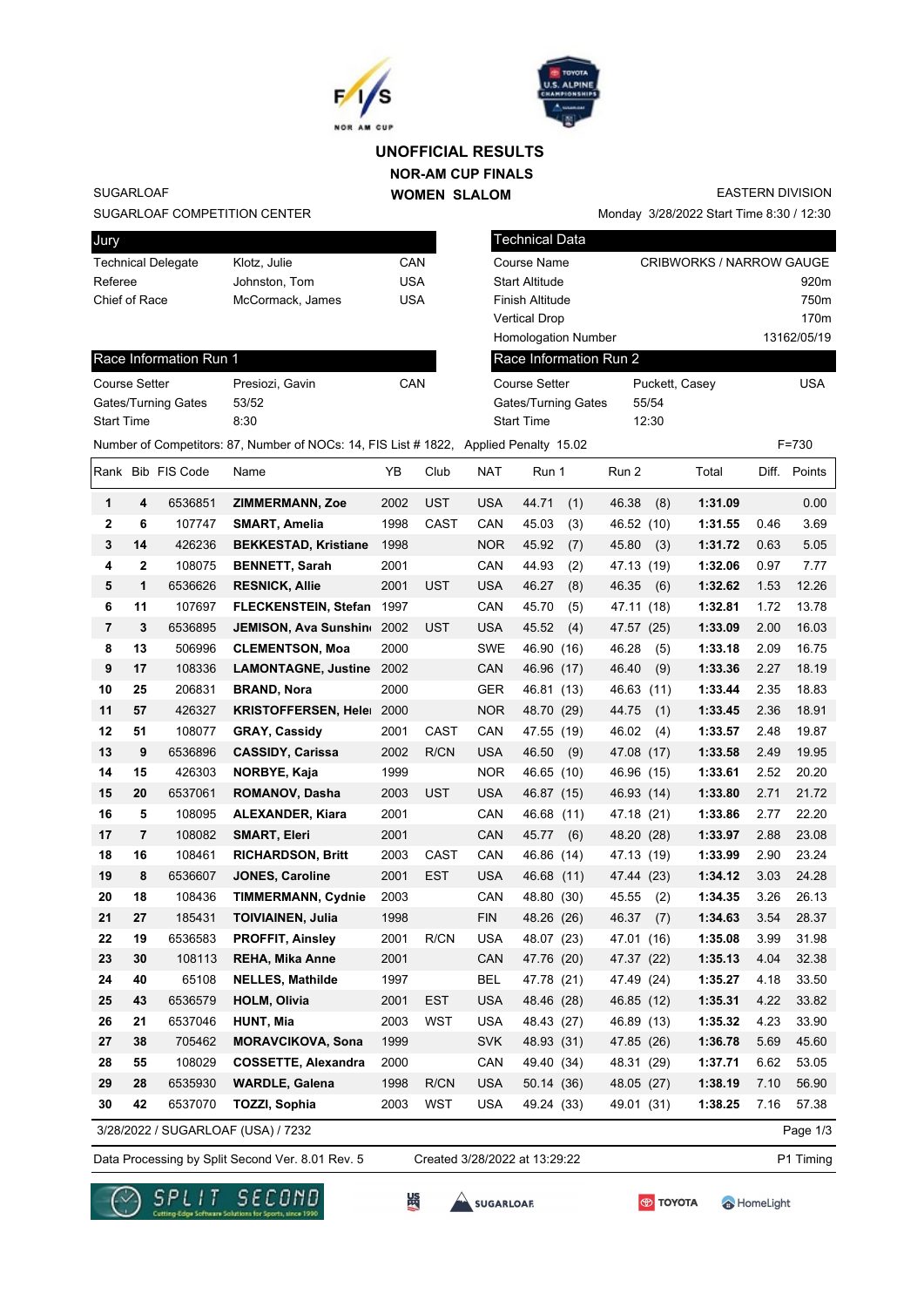# **NOR-AM CUP FINALS WOMEN SLALOM UNOFFICIAL RESULTS**

EASTERN DIVISION

Monday 3/28/2022 Start Time 8:30 / 12:30

|    |    | Rank Bib FIS Code | Name                       | YB   | Club       | <b>NAT</b> | Run 1           | Run 2      | Total                | Diff. | Points       |
|----|----|-------------------|----------------------------|------|------------|------------|-----------------|------------|----------------------|-------|--------------|
| 31 | 47 | 6536179           | TALBOT, Nellie Rose        | 1999 | <b>WST</b> | <b>USA</b> | 50.46 (40)      | 48.76 (30) | 1:39.22              | 8.13  | 65.15        |
| 32 | 56 | 108116            | <b>CARRIER, Olivia</b>     | 2001 |            | CAN        | 50.39 (39)      | 49.93 (37) | 1:40.32              | 9.23  | 73.97        |
| 33 | 70 | 108437            | <b>BRUNET, Marie-Pier</b>  | 2003 |            | CAN        | 51.30 (43)      | 49.36 (32) | 1:40.66              | 9.57  | 76.69        |
| 34 | 59 | 6536844           | TRUEBLOOD, Josephin        | 2002 | R/CN       | <b>USA</b> | 50.96 (41)      | 49.91 (36) | 1:40.87              | 9.78  | 78.38        |
| 35 | 67 | 108427            | LEBSACK, Makenna           | 2003 |            | CAN        | 51.51 (46)      | 49.55 (34) | 1:41.06              | 9.97  | 79.90        |
| 36 | 79 | 108702            | <b>LONGCHAMPS, Noemic</b>  | 2005 |            | CAN        | 50.99 (42)      | 50.14 (38) | 1:41.13              | 10.04 | 80.46        |
| 37 | 77 | 6537514           | <b>BOISSONNEAULT, Finn</b> | 2005 | <b>EST</b> | <b>USA</b> | 51.40 (45)      | 49.85 (35) | 1:41.25 10.16        |       | 81.42        |
| 38 | 73 | 6537455           | <b>ANDREWS, Maia</b>       | 2005 | R/CN       | <b>USA</b> | 52.08 (48)      | 49.37 (33) | 1:41.45 10.36        |       | 83.03        |
| 39 | 76 | 6537394           | <b>PALMER, Zoie</b>        | 2004 | R/CN       | <b>USA</b> | 51.30(43)       | 50.46 (39) | 1:41.76 10.67        |       | 85.51        |
| 40 | 64 | 426367            | <b>FROELAND, Margrethe</b> | 2001 |            | <b>NOR</b> | 52.41 (49)      | 50.72 (41) | 1:43.13 12.04        |       | 96.49        |
| 41 | 81 | 225803            | <b>WORDLEY, Julia</b>      | 2003 |            | <b>GBR</b> | 51.97 (47)      | 52.77 (45) | 1:44.74 13.65        |       | 109.39       |
| 42 | 87 | 6537228           | <b>MOLLIN, Allison</b>     | 2004 | <b>WST</b> | <b>USA</b> | 52.85 (51)      | 52.08 (43) | 1:44.93              | 13.84 | 110.91       |
| 43 | 63 | 426286            | <b>OLSEN, Bertine Aam</b>  | 1999 |            | <b>NOR</b> | 57.15 (54)      | 51.27 (42) | 1:48.42              |       | 17.33 138.88 |
| 44 | 85 | 6537593           | POWERS, Emma               | 2005 | <b>EST</b> | <b>USA</b> | 54.59 (52)      | 57.23 (46) | 1:51.82              | 20.73 | 166.13       |
| 45 | 74 | 6537022           | <b>AUST, Chloe</b>         | 2003 | <b>EST</b> | <b>USA</b> | 1:02.05(55)     | 50.67 (40) | 1:52.72 21.63 173.34 |       |              |
| 46 | 75 | 6537518           | <b>SHEPPARD, Skylar</b>    | 2005 | R/CN       | USA        | 1:05.05<br>(56) | 52.30 (44) | 1:57.35 26.26 210.45 |       |              |

#### **DID NOT QUALIFY FOR THE SECOND RUN**

### **NOT PERMITTED TO START 1st RUN**

#### **DID NOT START 1st RUN**

SUGARLOAF COMPETITION CENTER

SUGARLOAF

|    |         | DID NOT FINISH 1st RUN: 30 competitors |      |             |            |
|----|---------|----------------------------------------|------|-------------|------------|
| 86 | 6537513 | <b>BORGIA, Henriette</b>               | 2005 | <b>EST</b>  | <b>USA</b> |
| 82 | 6537473 | <b>HAMILTON, Carly</b>                 | 2005 | WST         | <b>USA</b> |
| 80 | 6537306 | <b>KAISERMAN, Madison</b>              | 2004 | <b>PCSS</b> | <b>USA</b> |
| 78 | 6537329 | <b>FROHLICH, Annaliese</b>             | 2004 | <b>WST</b>  | <b>USA</b> |
| 72 | 108679  | <b>MARTIN, Estelle</b>                 | 2005 |             | CAN        |
| 71 | 6537040 | <b>GROSDIDIER, Riley</b>               | 2003 | R/CN        | <b>USA</b> |
| 68 | 6537268 | <b>WELLING, Maddie</b>                 | 2004 | <b>WST</b>  | <b>USA</b> |
| 66 | 108593  | <b>THEBERGE, Anne-Cath</b>             | 2004 |             | CAN        |
| 65 | 197545  | <b>GAMBERT, Aurelie</b>                | 1994 |             | <b>FRA</b> |
| 62 | 6537240 | <b>REYNOLDS, Emma</b>                  | 2004 | <b>EST</b>  | <b>USA</b> |
| 61 | 507010  | <b>LUNDEN, Moa</b>                     | 2000 |             | <b>SWE</b> |
| 60 | 6537478 | <b>PALMQUIST, Sophia</b>               | 2005 | R/CN        | <b>USA</b> |
| 58 | 6537468 | <b>BOCOCK, Elisabeth</b>               | 2005 | <b>WST</b>  | <b>USA</b> |
| 50 | 6537231 | <b>GROSDIDIER, Tatum</b>               | 2004 | R/CN        | <b>USA</b> |
| 49 | 6535759 | <b>LEBBY, Stephanie</b>                | 1997 | <b>EST</b>  | <b>USA</b> |
| 48 | 426311  | <b>FALKSETE, Ylva Tone</b>             | 2000 |             | <b>NOR</b> |
| 46 | 6536616 | <b>WATTENMAKER, Gwen</b>               | 2001 | <b>EST</b>  | <b>USA</b> |
| 45 | 108280  | <b>CAMPBELL, Ashley</b>                | 2002 |             | CAN        |
| 41 | 56500   | <b>EXENBERGER, Elena</b>               | 2000 |             | <b>AUT</b> |
| 39 | 506874  | <b>KERVEN, Michelle</b>                | 1998 |             | SWE        |
| 37 | 107878  | <b>VILANOVA, Marina</b>                | 1999 |             | <b>CAN</b> |
|    |         |                                        |      |             |            |

3/28/2022 / SUGARLOAF (USA) / 7232

Data Processing by Split Second Ver. 8.01 Rev. 5 Created 3/28/2022 at 13:29:22 P1 Timing

Created 3/28/2022 at 13:29:22





**SER**